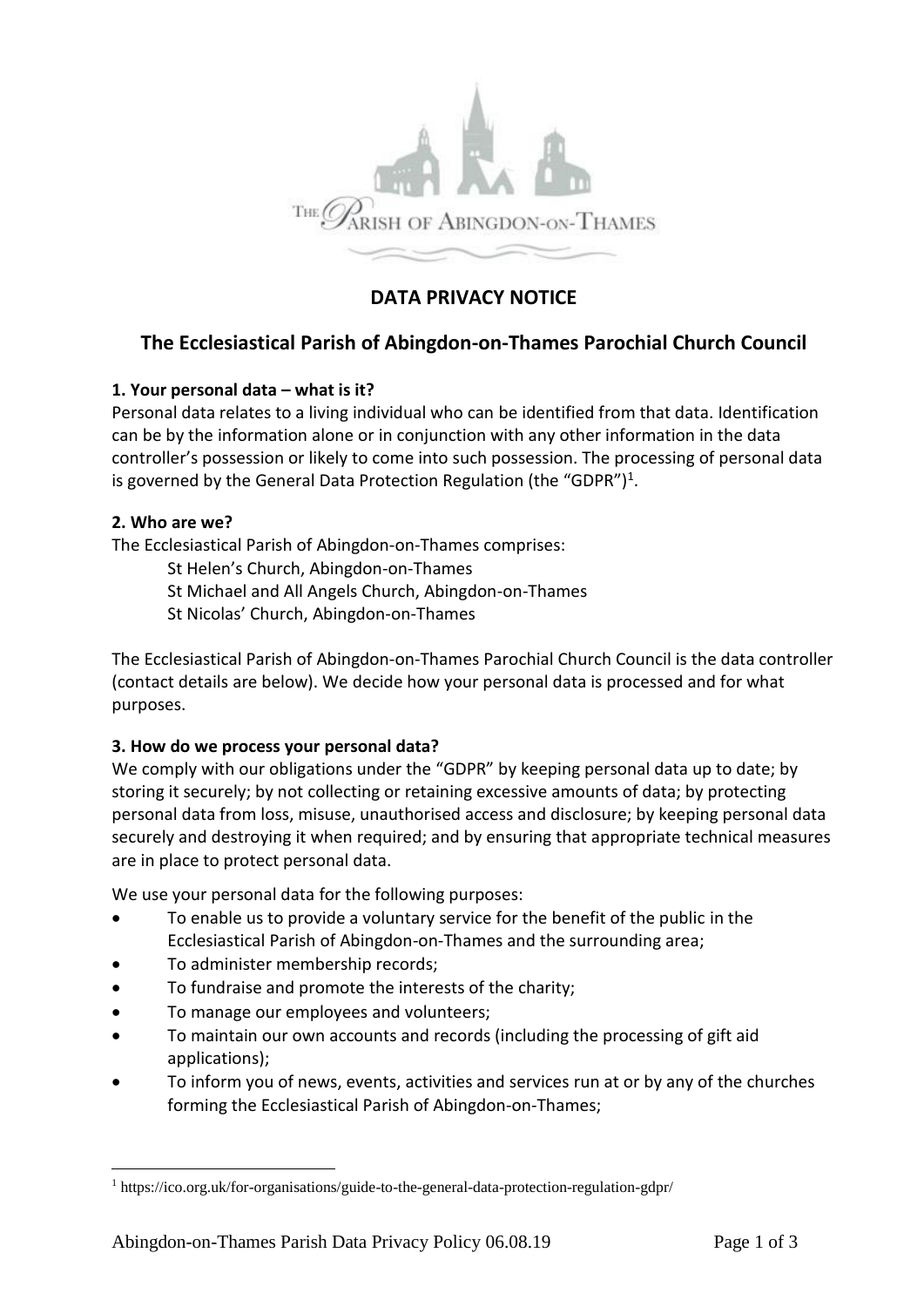## **4. What is the legal basis for processing your personal data?**

For GDPR purposes, "members" of the Church are defined as those individuals taking part regularly or occasionally in services, activities and events organised by the churches of the Parish. The legal basis for the data processing is that:

- Processing is carried out by a not-for-profit body with a religious aim provided:
	- o the processing relates only to members or former members (or those who have regular contact with it in connection with those purposes); and
	- o there is no disclosure to a third party without consent.
- Processing is necessary for carrying out legal obligations in relation to Gift Aid or under employment, social security or social protection law, or a collective agreement;
- Processing is carried out with the explicit consent of the data subject so that we can keep you informed about news, events, activities and services within the parish and diocese.

### **5. Sharing your personal data**

Your personal data is treated as strictly confidential and will only be shared with other members of the churches of the parish in order to carry out a service to the members of those churches or for purposes connected with the parish. We will not share your data with any other third parties without your consent.

### **6. How long do we keep your personal data<sup>2</sup>?**

We keep data in accordance with the guidance set out in the guide "Keep or Bin: Care of Your Parish Records", which is available from the Church of England website [see footnote for link].

Specifically, we retain parish registers (Baptisms, Marriages, Funerals, Confirmation and First Communion) permanently; gift aid declarations and associated documentation for 6 years after the calendar year to which they relate; and electoral roll and church membership data for three years after membership ends.

### **7. Your rights and your personal data**

Unless subject to an exemption under the GDPR, you have the following rights with respect to your personal data: -

- The right to request a copy of the personal data which we hold about you;
- The right to request that we correct your personal data if it is found to be inaccurate or out of date;
- The right to request that your personal data is erased where it is no longer necessary for us to retain such data;
- The right to withdraw your consent to the processing at any time
- The right to request that the data controller provide you with your personal data and where possible, to transmit that data directly to another data controller, (known as the right to data portability), (where applicable) [*Only applies where the processing is based on consent or is necessary for the performance of a contract with the data subject and in either case the data controller processes the data by automated means*].
- The right, where there is a dispute in relation to the accuracy or processing of your personal data, to request that a restriction is placed on further processing;

<sup>&</sup>lt;sup>2</sup> Details about retention periods may be found in the Record Management Guides located on the Church of England website at: - <https://www.churchofengland.org/more/libraries-and-archives/records-management-guides>